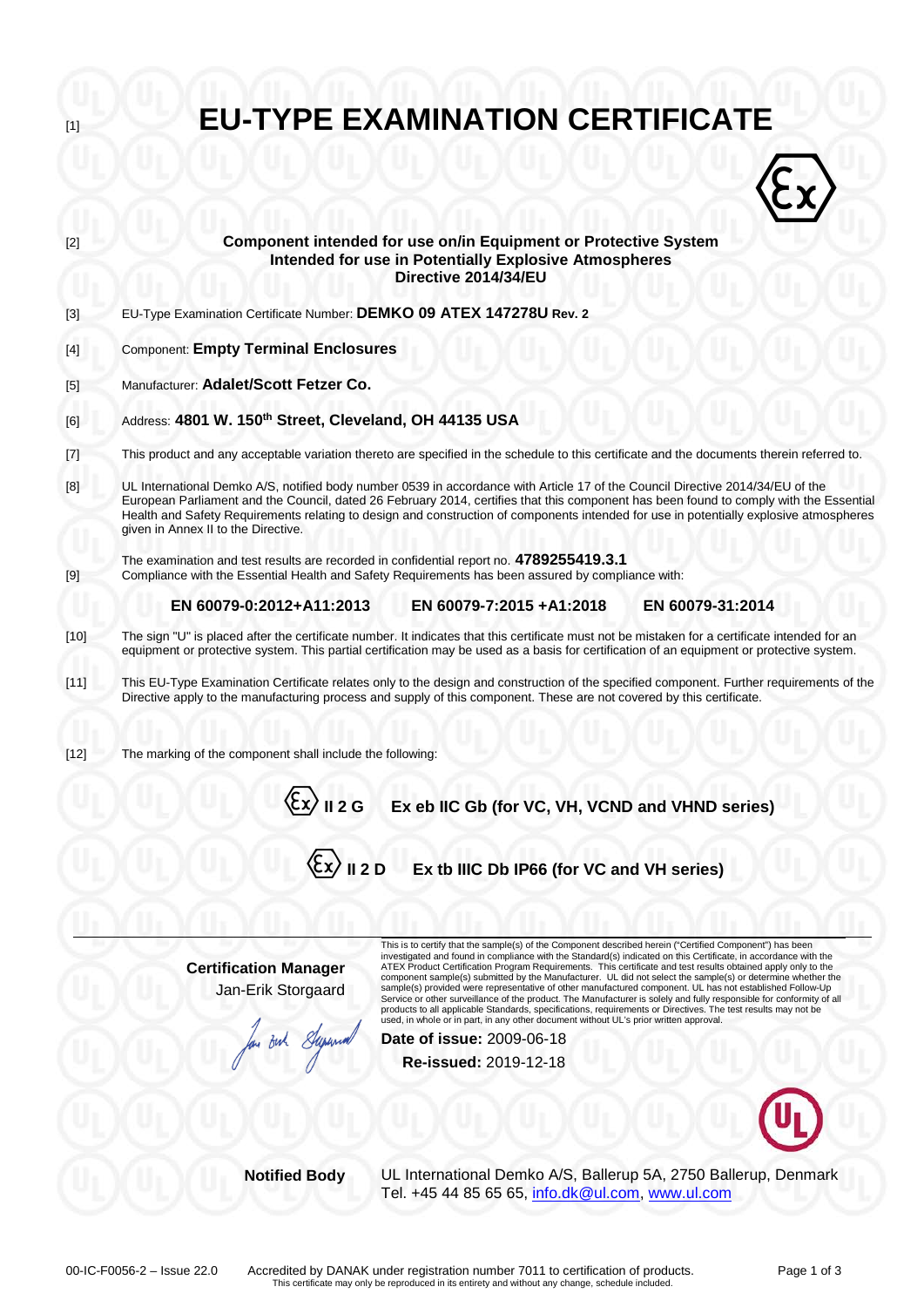# [13] **Schedule** [14] **EU-TYPE EXAMINATION CERTIFICATE No. DEMKO 09 ATEX 147278U Rev. 2**

### [15] Description of Component:

The devices are empty terminal enclosures constructed out of brushed finish carbon steel, 316L stainless steel, or 304 stainless steel and are available in various sizes and depths. The enclosures consist of a cover, hinge assembly, body, external and internal grounding lugs, gland plates, gaskets, latch assemblies, and welded mounting lugs. The enclosures may be mounted in a vertical or horizontal position. The cover is secured to body of the enclosure by the use of latches that can only be opened with the use of a specialized key. VCND and VHND enclosures provided without latches on the top and bottom sides are only suitable for gas atmospheres.

### Nomenclature:

|      | VC4X6                                                                                                                                                                                                                          | 09<br>Ш                                                                                                                                                                                                                        | 06<br>Ш  | 05<br>IV | H, | Α<br>VI |  |  |
|------|--------------------------------------------------------------------------------------------------------------------------------------------------------------------------------------------------------------------------------|--------------------------------------------------------------------------------------------------------------------------------------------------------------------------------------------------------------------------------|----------|----------|----|---------|--|--|
| I.   | <b>Basic Enclosure Designation</b><br>VC4X - Brushed Finish Stainless Steel 304<br>VC4X6 - Brushed Finish Stainless Steel 316L<br>VCND4X – Brushed Finish Stainless Steel 304<br>VCND4X6 - Brushed Finish Stainless Steel 316L |                                                                                                                                                                                                                                |          |          |    |         |  |  |
| н.   | Enclosure Length                                                                                                                                                                                                               | XX - Any two-digit number (30 maximum)                                                                                                                                                                                         |          |          |    |         |  |  |
| Ш.   | Enclosure Width                                                                                                                                                                                                                | XX - Any two-digit number (30 maximum)                                                                                                                                                                                         |          |          |    |         |  |  |
| IV.  | <b>Enclosure Depth</b>                                                                                                                                                                                                         | XX - Any two-digit number (16 maximum)                                                                                                                                                                                         |          |          |    |         |  |  |
| V.   | <b>Mounting Feet</b><br>H - Horizontal<br>V - Vertical                                                                                                                                                                         |                                                                                                                                                                                                                                |          |          |    |         |  |  |
| VI.  |                                                                                                                                                                                                                                | <b>Gland Plate Location</b><br>A – Gland Plate on Top Side<br>B - Gland Plate on Bottom Side<br>C - Gland Plate on Left Side<br>D - Gland Plate on Right Side                                                                  |          |          |    |         |  |  |
|      | VH4X6                                                                                                                                                                                                                          | 10<br>10<br>н<br>Ш                                                                                                                                                                                                             | 06<br>IV | Α        |    |         |  |  |
| Ī.   |                                                                                                                                                                                                                                | <b>Basic Enclosure Designation</b><br>VH4X - Brushed Finish Stainless Steel 304<br>VH4X6 - Brushed Finish Stainless Steel 316L<br>VHND4X - Brushed Finish Stainless Steel 304<br>VHND4X6 - Brushed Finish Stainless Steel 316L |          |          |    |         |  |  |
| Н.   | <b>Enclosure Length</b>                                                                                                                                                                                                        | XX - Any two-digit number (30 maximum)                                                                                                                                                                                         |          |          |    |         |  |  |
| III. | <b>Enclosure Width</b>                                                                                                                                                                                                         | XX - Any two-digit number (22 maximum)                                                                                                                                                                                         |          |          |    |         |  |  |
| IV.  | Enclosure Depth                                                                                                                                                                                                                | XX - Any two-digit number (16 maximum)                                                                                                                                                                                         |          |          |    |         |  |  |
| V.   |                                                                                                                                                                                                                                | <b>Gland Plate Location</b><br>A - Gland Plate on Top Side<br>B - Gland Plate on Bottom Side<br>C - Gland Plate on Left Side<br>D - Gland Plate on Right Side                                                                  |          |          |    |         |  |  |
|      | Temperature range<br>Ambient temperature range: -50°C to +100°C                                                                                                                                                                |                                                                                                                                                                                                                                |          |          |    |         |  |  |
|      | Electrical data<br>Not Applicable                                                                                                                                                                                              |                                                                                                                                                                                                                                |          |          |    |         |  |  |
|      | Routine tests<br>Routine tests are not required.                                                                                                                                                                               |                                                                                                                                                                                                                                |          |          |    |         |  |  |